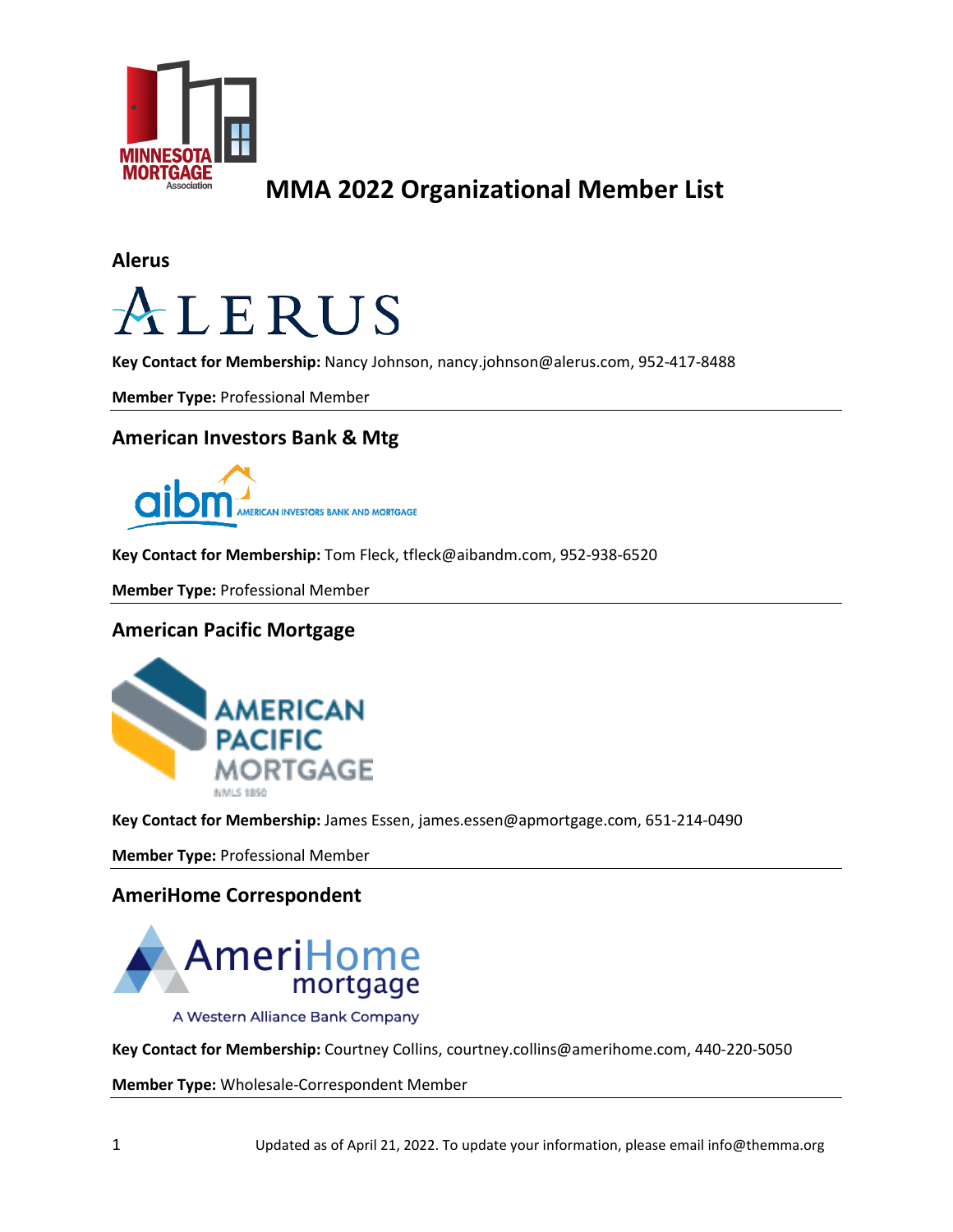

### **Ancona Title & Escrow**



**Key Contact for Membership:** Michael Elwell, mike@anconatitle.com, 651-209-1144

**Member Type:** Affiliate Member

### **Angel Oak Mortgage Solutions**



**Key Contact for Membership:** Jennifer Martin, jennifer.martin@angeloakms.com, 404-390-1132

**Member Type:** Wholesale-Correspondent Member

### **Arch MI**



**Key Contact for Membership:** Kama Johnson, kjohnson@archmi.com, 612-554-6676

**Member Type:** Affiliate Member

### **Associated Bank**



**Key Contact for Membership:** Josefina Flores, Josefina.Flores@AssociatedBank.com, 515-991-9078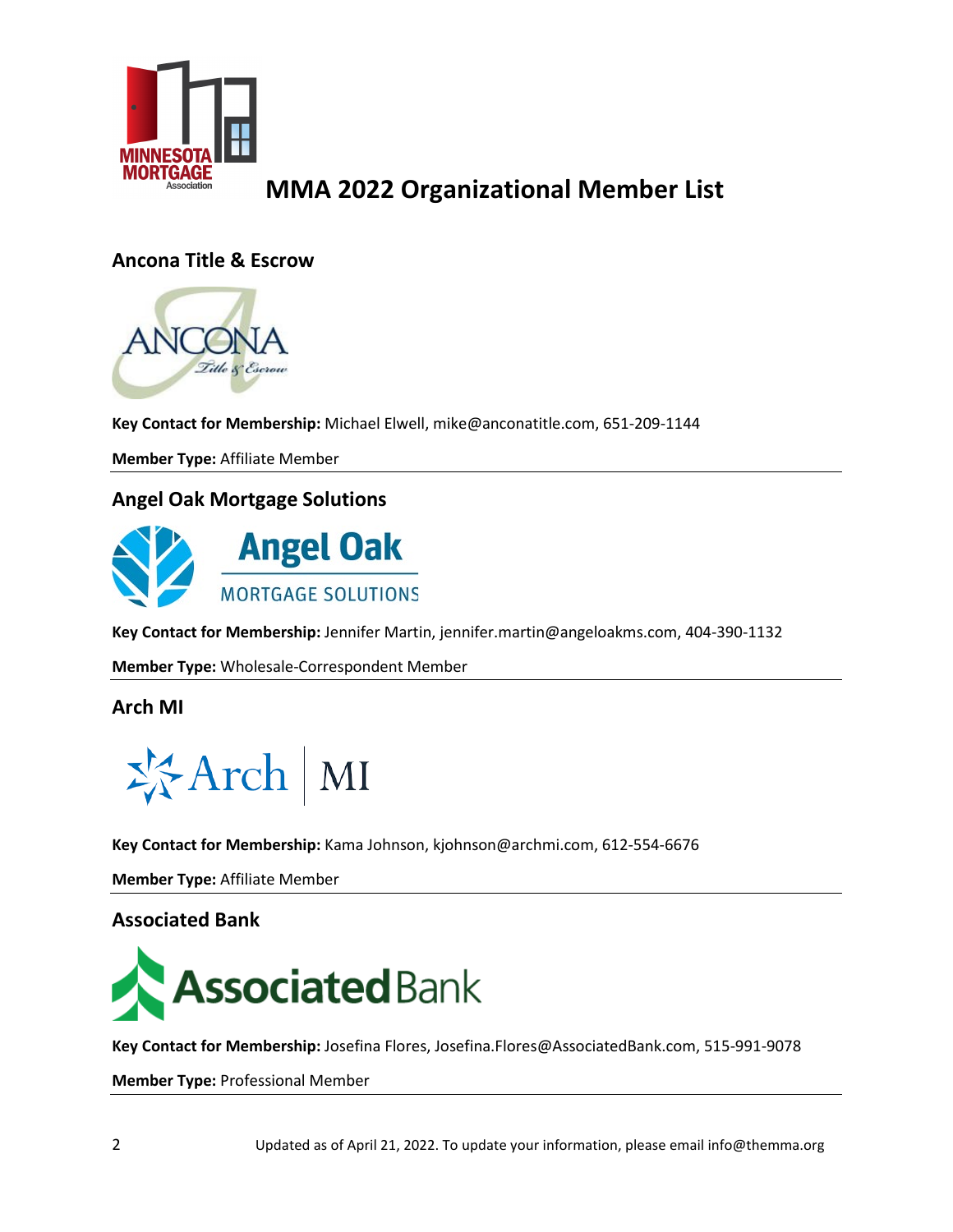

### **Bell Bank Mortgage**



**Key Contact for Membership:** Keenan Raverty, KRaverty@Bell.Bank, 651-783-5222

**Member Type:** Professional Member

### **Burnet Title**



**Key Contact for Membership:** Sue Morrisette, Sue.Morrisette@BurnetTitle.com, 612-209-1400

**Member Type:** Affiliate Member

### **Cambria Mortgage**



**Key Contact for Membership:** Steve Rice, steve.rice@cambriamortgage.com, 612-710-9173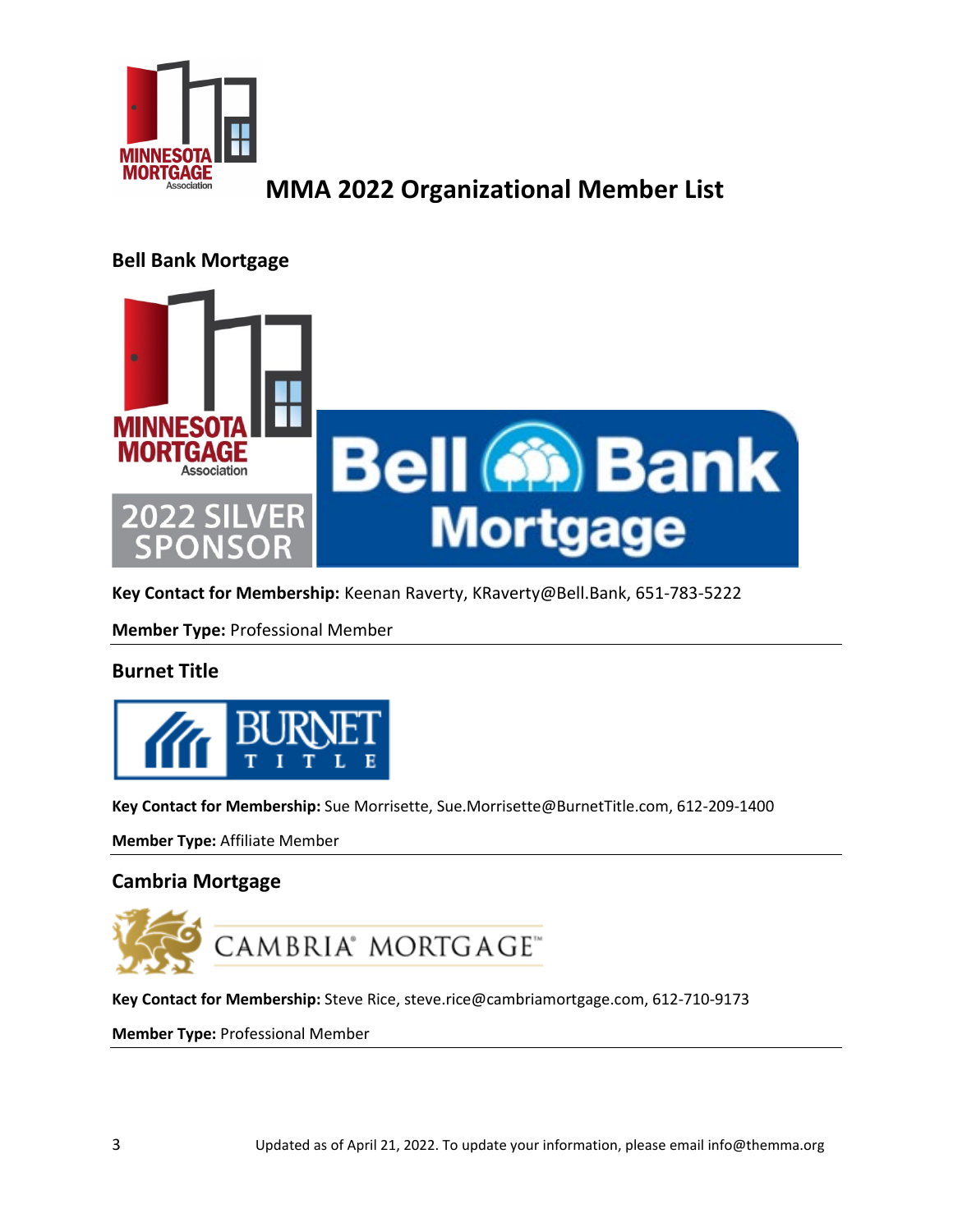



### **Clear Edge Lending**

**Key Contact for Membership:** Aron Thielen, athielen@clearedgelending.com 952-334-0110

**Member Type:** Wholesale-Correspondent Member

### **Compeer Financial**



**Key Contact for Membership:** Pete Hinrichs, pete.hinrichs@compeer.com, 507-529-2014

**Member Type:** Professional Member

**Coulee Bank**



**Key Contact for Membership:** Thomas Smith, tsmith@couleebank.net, 1612-386-7672

**Member Type:** Professional Member

**Enact**



**Key Contact for Membership:** Julia Koski, Julia.Koski@EnactMI.com, 612-325-6278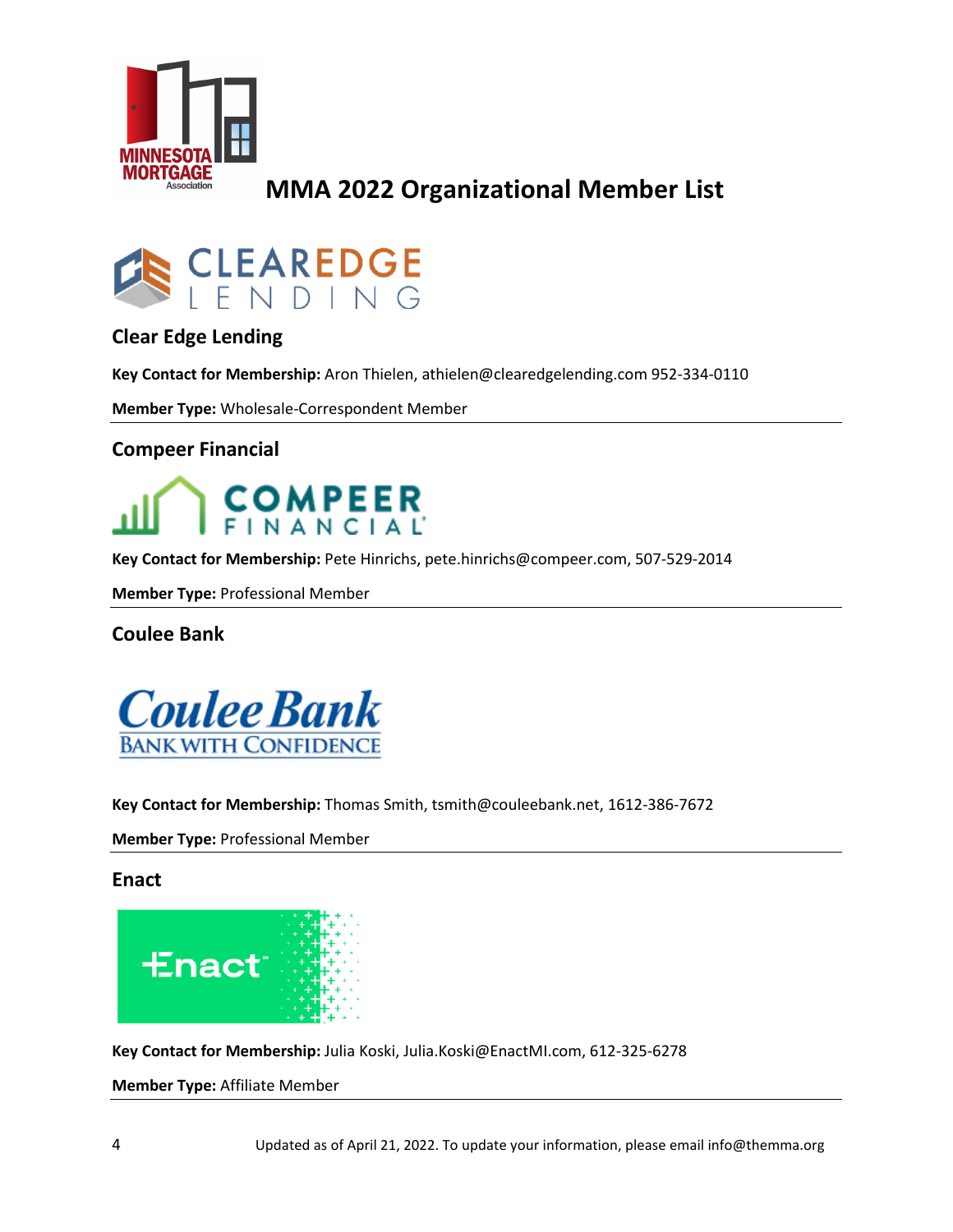

**Essent Guaranty, Inc.**



**Key Contact for Membership:** Todd Bushy, todd.bushy@essent.us, 612-412-6670

**Member Type:** Affiliate Member

### **Fairway Indendent Mortage Corporation**



**Key Contact for Membership:** Carrie Guarerro, [cghomeloan@fairwaymc.com,](mailto:cghomeloan@fairwaymc.com) 507-661-6898

**Member Type:** Professional Member

**Fidelity Bank**



**Key Contact for Membership:** Susan Johnson, susan@fidelitybankmn.com, 952-830-7243

**Member Type:** Wholesale-Correspondent Member

### **Firelight Mortgage Consultants**



**Key Contact for Membership:** Mathew Schulz, mschulz@firelightmortgage.com, 303-228-2254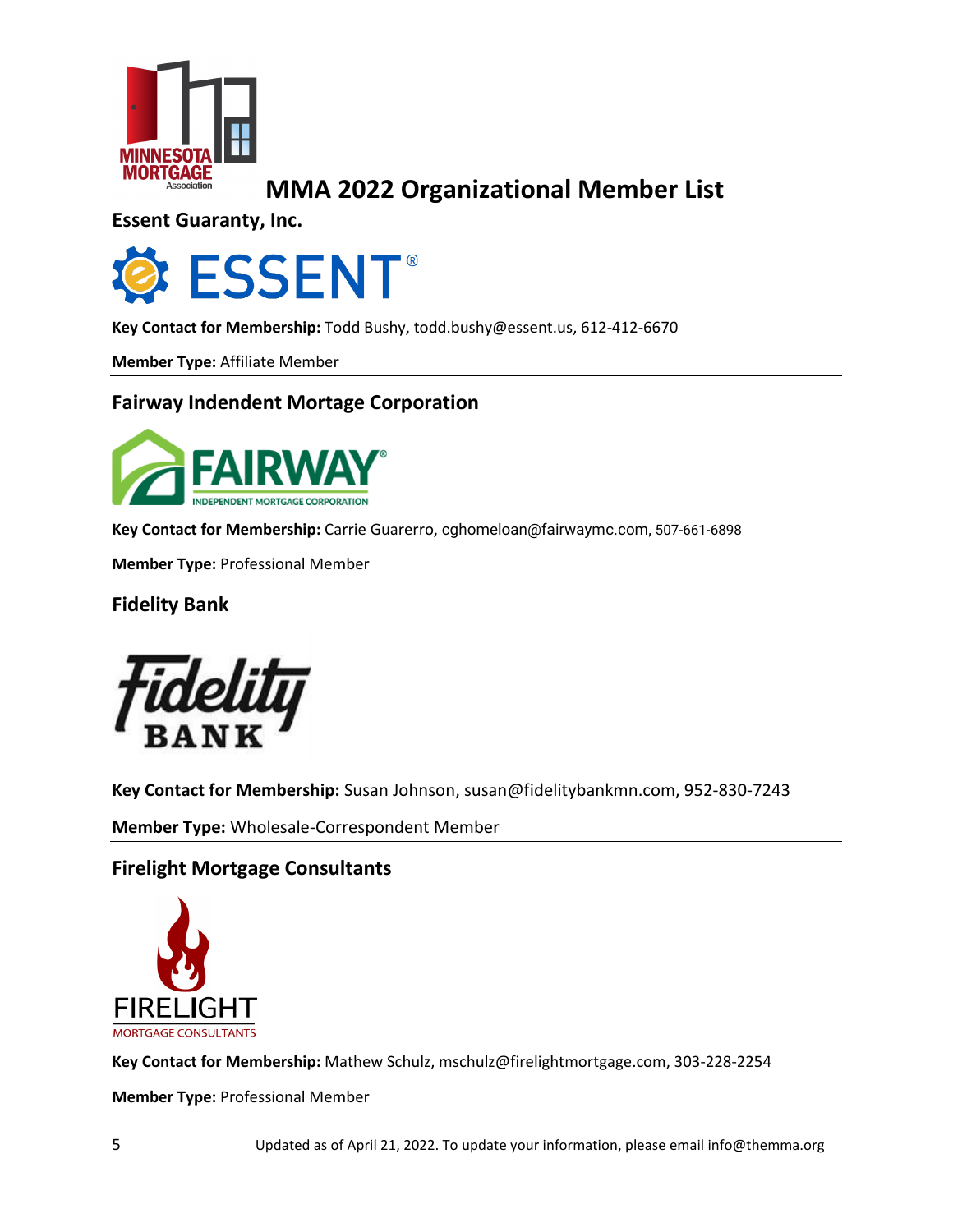

### **First Bank and Trust**



**Key Contact for Membership:** Dana Anderson, dana.anderson@bankeasy.com, 952-230-9025

**Member Type:** Professional Member

### **First Class Mortgage**



**Key Contact for Membership:** Dan Van Winkle, dan@firstclasscorp.com, 701-356-9898

**Member Type:** Professional Member

### **Geneva Financial**



**Member Type:** Professional Member

### **GSF Mortgage Corp.**





**Key Contact for Membership:** Brian Fiskum, bfiskum@gogsf.com, 763-271-4445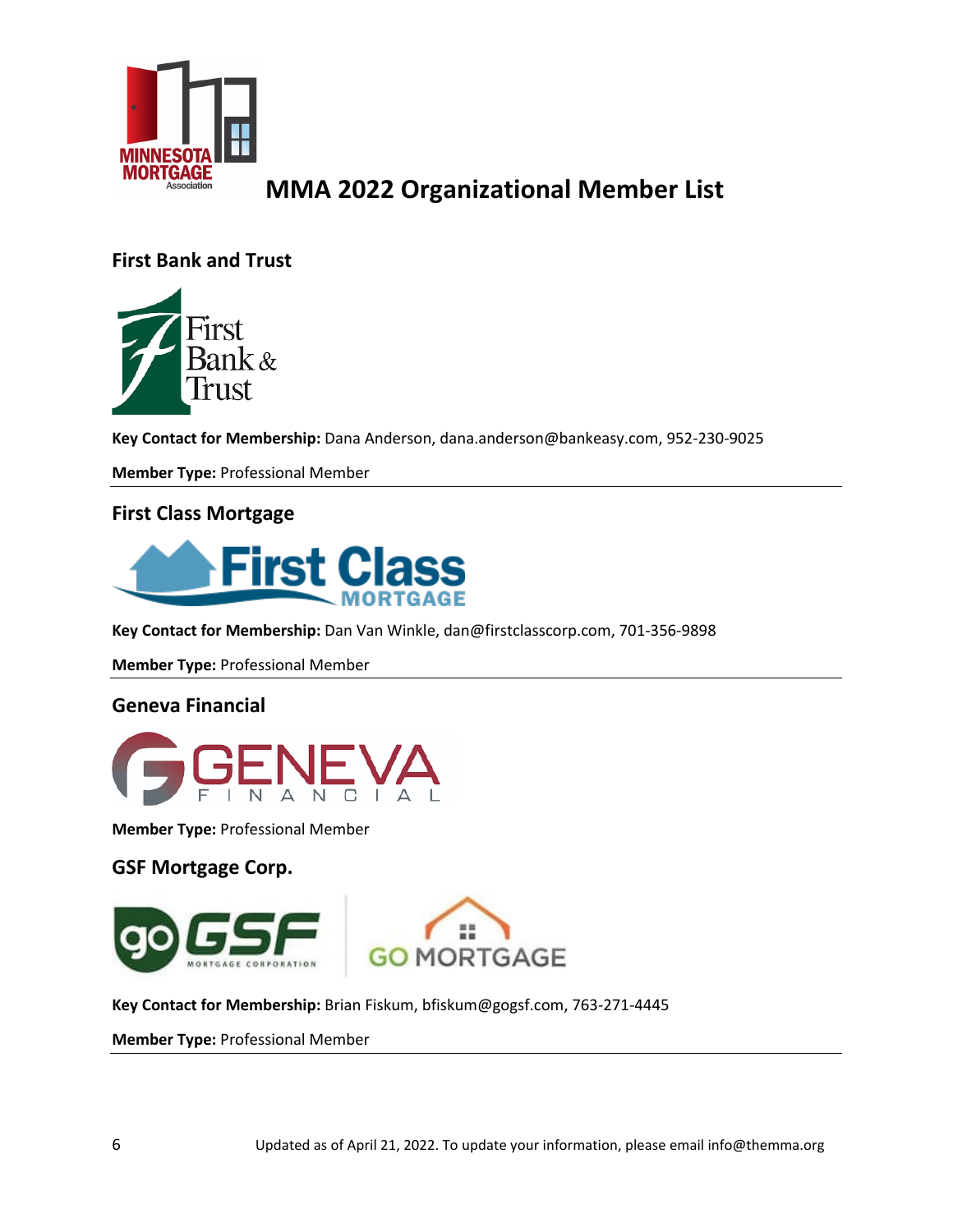

**Home Point Financial**

# homepoint

**Key Contact for Membership:** Elaine Litwiller, elitwiller@hpfc.com, 630-728-9594

**Member Type:** Wholesale-Correspondent Member

**Homestar Financial**



**Key Contact for Membership:** Shawn Duce, shawn.duce@homestarfc.com, 806-282-8642

**Member Type:** Professional Member

### **Huntington National Bank**



**Key Contact for Membership:** Roland Buller, [roland.buller@huntington.com,](mailto:roland.buller@huntington.com) 612-701-4497

**Member Type:** Professional Member

**KensieMae, LLC**

**KENSIEMAE** 

**Key Contact for Membership:** Kat Downs, kdowns@kensiemae.com, 763-245-1338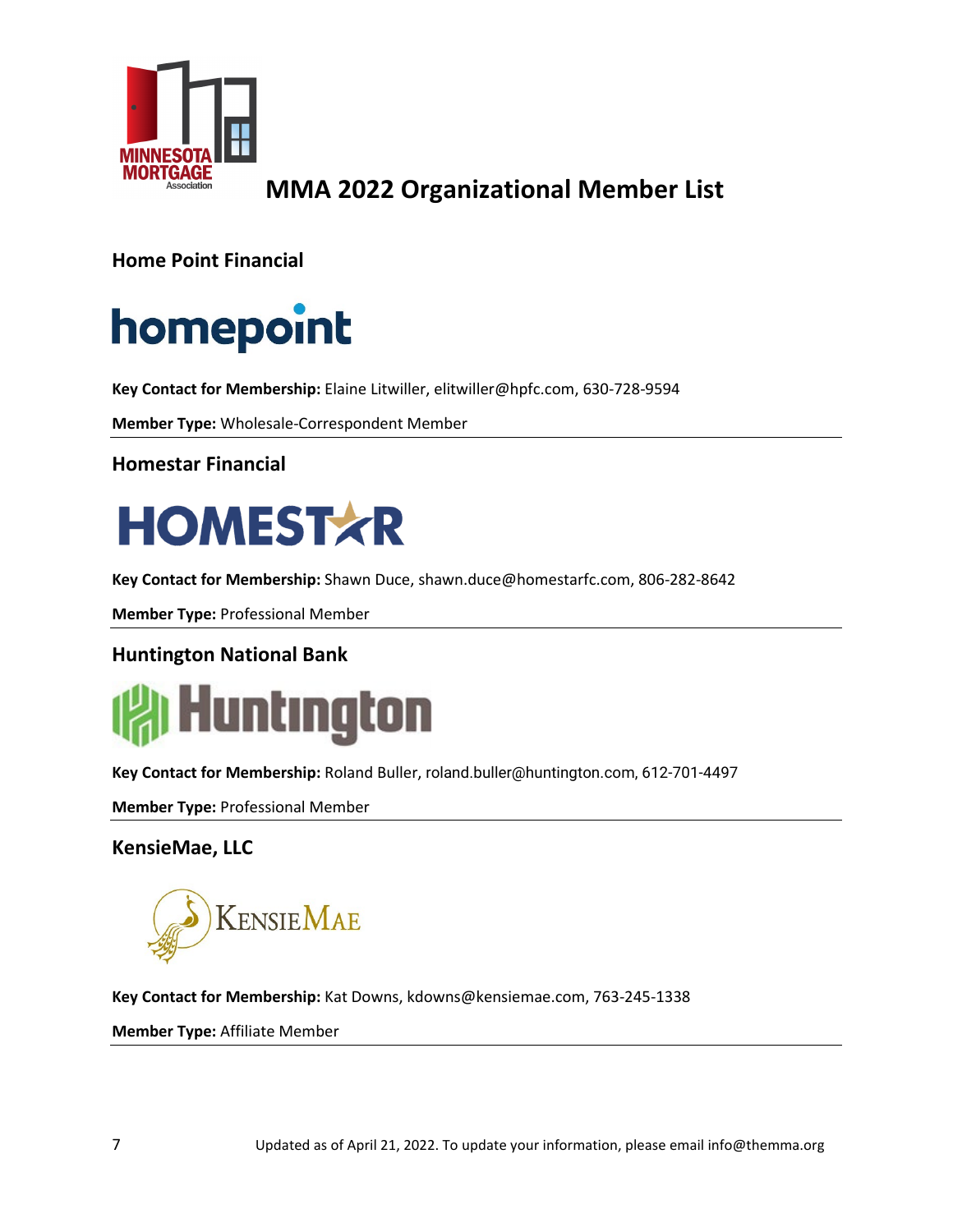

**Interlinc**



**Key Contact for Membership:** George Masmanides, [gmasmanides@lincloan.com,](mailto:gmasmanides@lincloan.com) 612-702-9449

**Member Type:** Professional Member

### **Lake Area Mortgage**



**Key Contact for Membership:** Paul Wilcox, pwilcox@lakeareamortgage.com, 651-209-2900

**Member Type:** Professional Member

### **LendSmart Mortgage**



**Key Contact for Membership:** Scott Flaherty, sflaherty@lendsmartmortgage.com, 651-248-2170

**Member Type:** Professional Member

**MGIC**



**Key Contact for Membership:** Rita Kennedy, [rita\\_kennedy@mgic.com,](mailto:rita_kennedy@mgic.com) 952-221-1515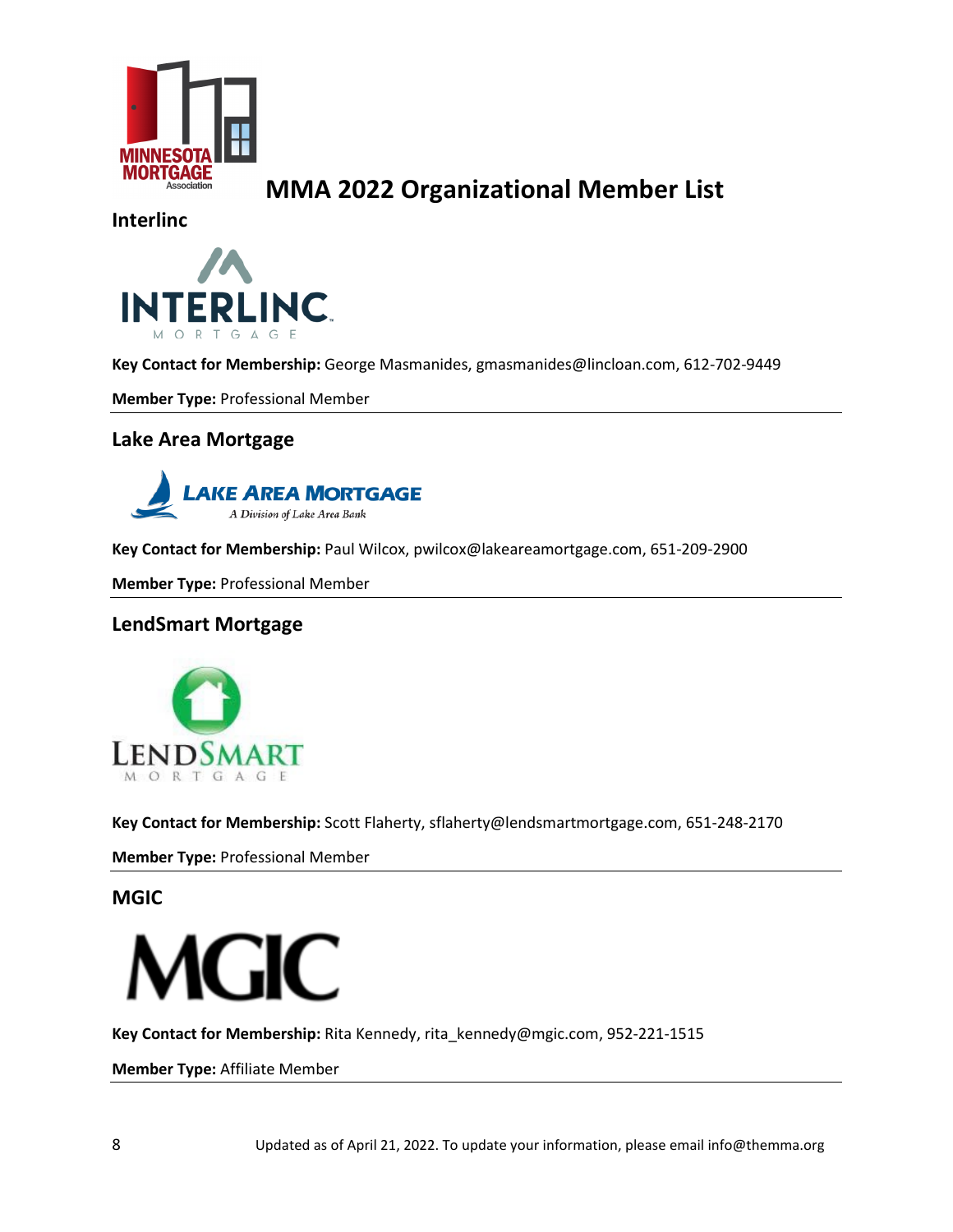

**MidwestOne Bank**



**Key Contact for Membership:** RJ Lang, rlang@midwestone.com, 651-351-1510

**Member Type:** Professional Member

### **Minnesota Homeownership Center**



**MINNESOTA** HOMEOWNERSHIP **CENTER** 

**Key Contact for Membership:** Julie Gugin, julie@hocmn.org, 651-283-8260

**Member Type:** Nonprofit Member

**Minnesota Housing Finance Agency**



**Key Contact for Membership:** Colleen Meier, colleen.meier@state.mn.us, 651-296-9811

**Member Type:** Nonprofit Member

### **Mortgages Unlimited Inc**



**Key Contact for Membership:** Chris Fredin, cfredin@muihomeloans.com, 763-416-2626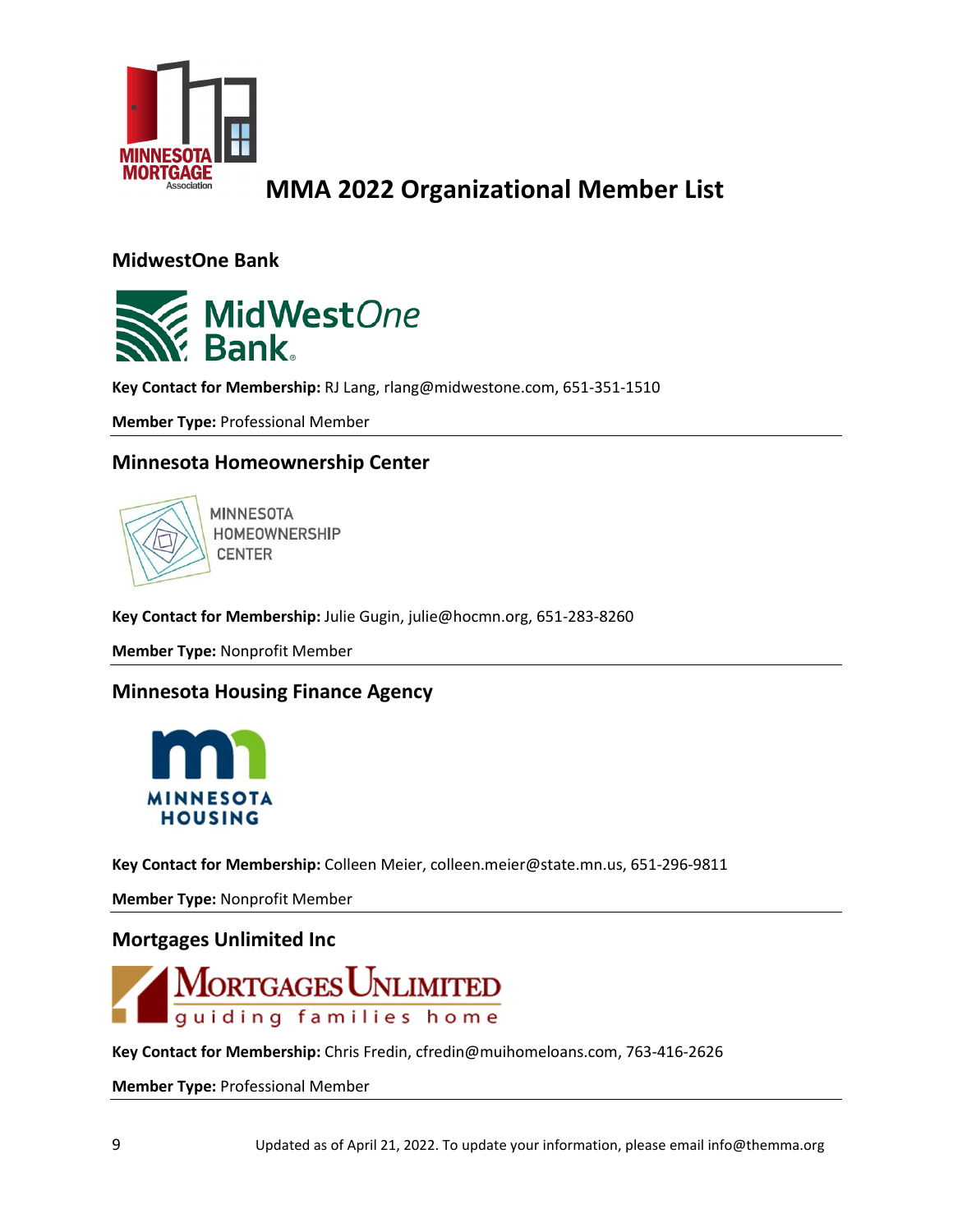

### **National Mortgage Insurance**



**Key Contact for Membership:** Trevor Enroth [trevor.enroth@nationalmi.com](mailto:trevor.enroth@nationalmi.com) 952-465-7171

**Member Type:** Affiliate Member

### **New American Funding**



**Key Contact for Membership:** Mary Beau, Mary.Beau@nafinc.com, 612-750-1435

**Member Type:** Professional Member

#### **NewRez**



**Key Contact for Membership:** Sarah Johanns, [Sarah.Johanns@NewRez.com,](mailto:Sarah.Johanns@NewRez.com) 612-801-2456

**Member Type:** Wholesale-Correspondent Member

### **Old National Bank**



**Key Contact for Membership:** Steve Dobin, steve.dobin@oldnational.com, 952-426-5344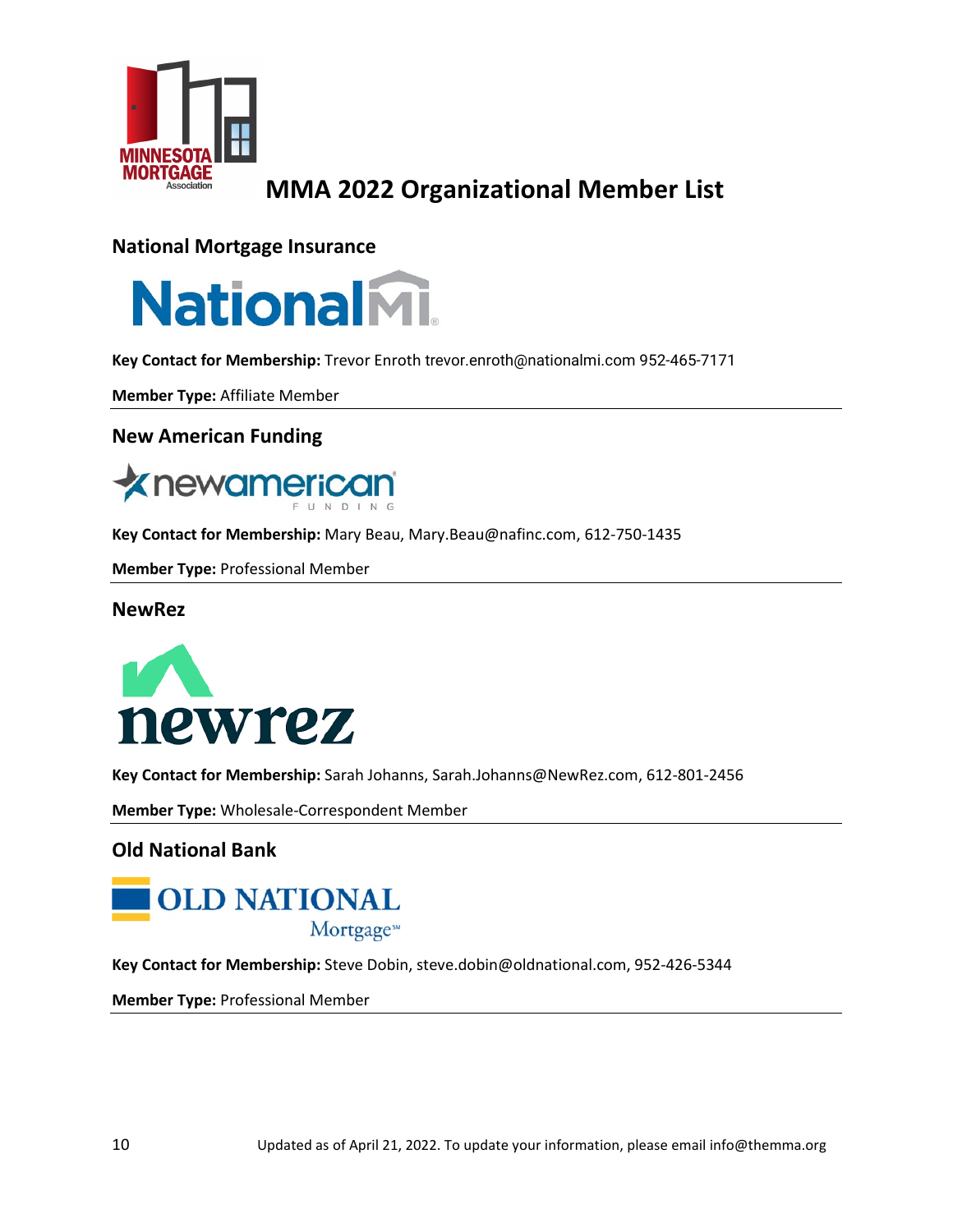

**PennyMac Broker Direct**



**Key Contact for Membership:** Roger Kadlec, roger.kadlec@pnmac.com, 763-494-0614

**Member Type:** Wholesale-Correspondent Member

### **Pillar Title Services**



**Key Contact for Membership:** Clyde Wagner, clyde@pillarts.com, 612-281-3351

**Member Type:** Affiliate Member

### **Quality Choice Mortgage LLC**



**Key Contact for Membership:** Kyle Johnson, kyle@qualityllc.com, 763-754-3100

**Member Type:** Professional Member

**Radian**



**Key Contact for Membership:** Kristin Isaksen, kristin.isaksen@radian.com, 612-469-5343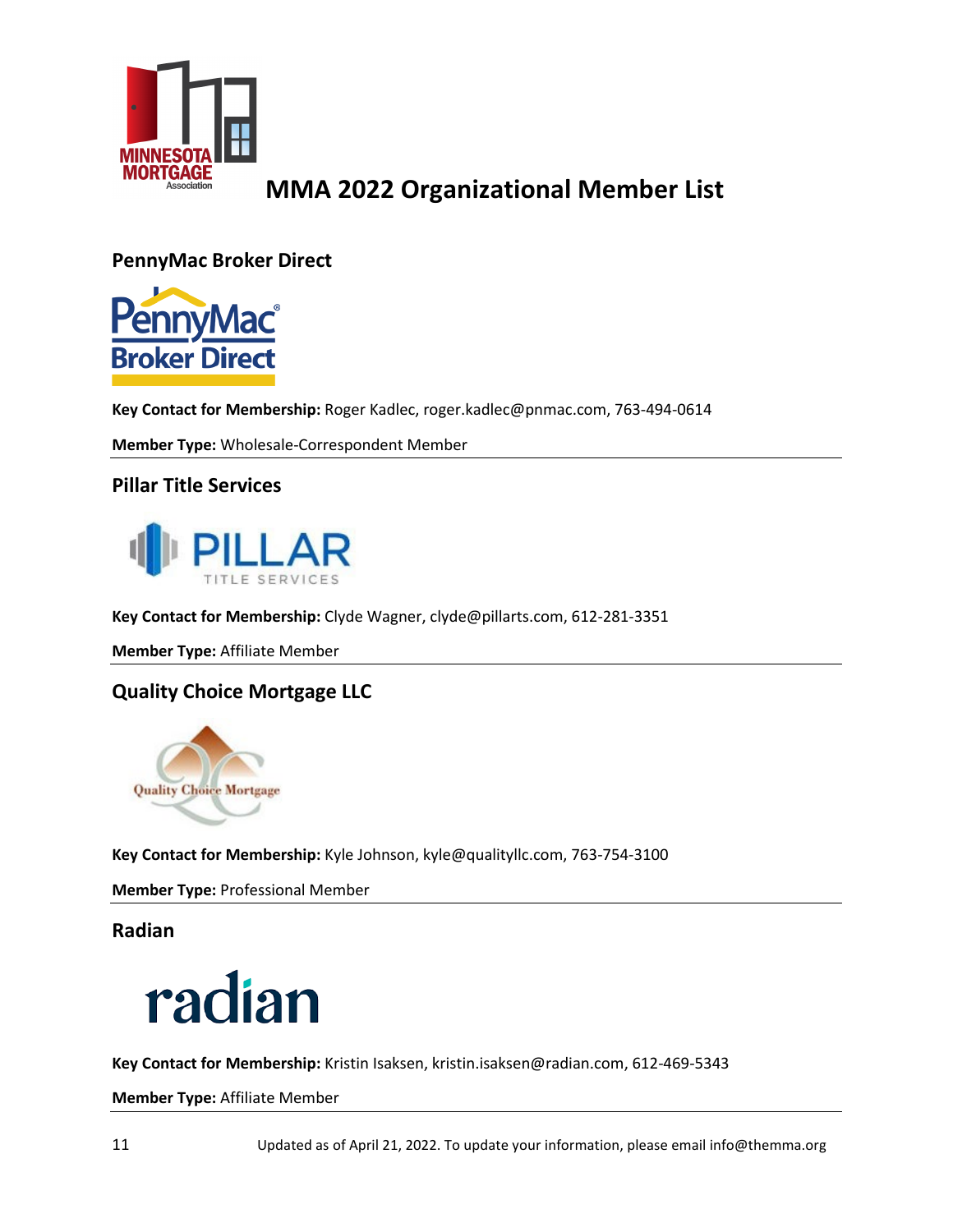

**ROCK Central**



**Key Contact for Membership:** Liz Facemire, [LizFacemire@rockcentraldetroit.com](mailto:LizFacemire@rockcentraldetroit.com) 480-305-9135

**Member Type:** Affiliate Member

### **Spare Key**

Spare Rey

**Key Contact for Membership:** Erich Mische, erich@sparekey.org, 952-406-8872

**Member Type:** Nonprofit Member

### **Summit Mortgage Corporation**



**Key Contact for Membership:** Joni Olson, jonio@summit-mortgage.com, 763-390-7200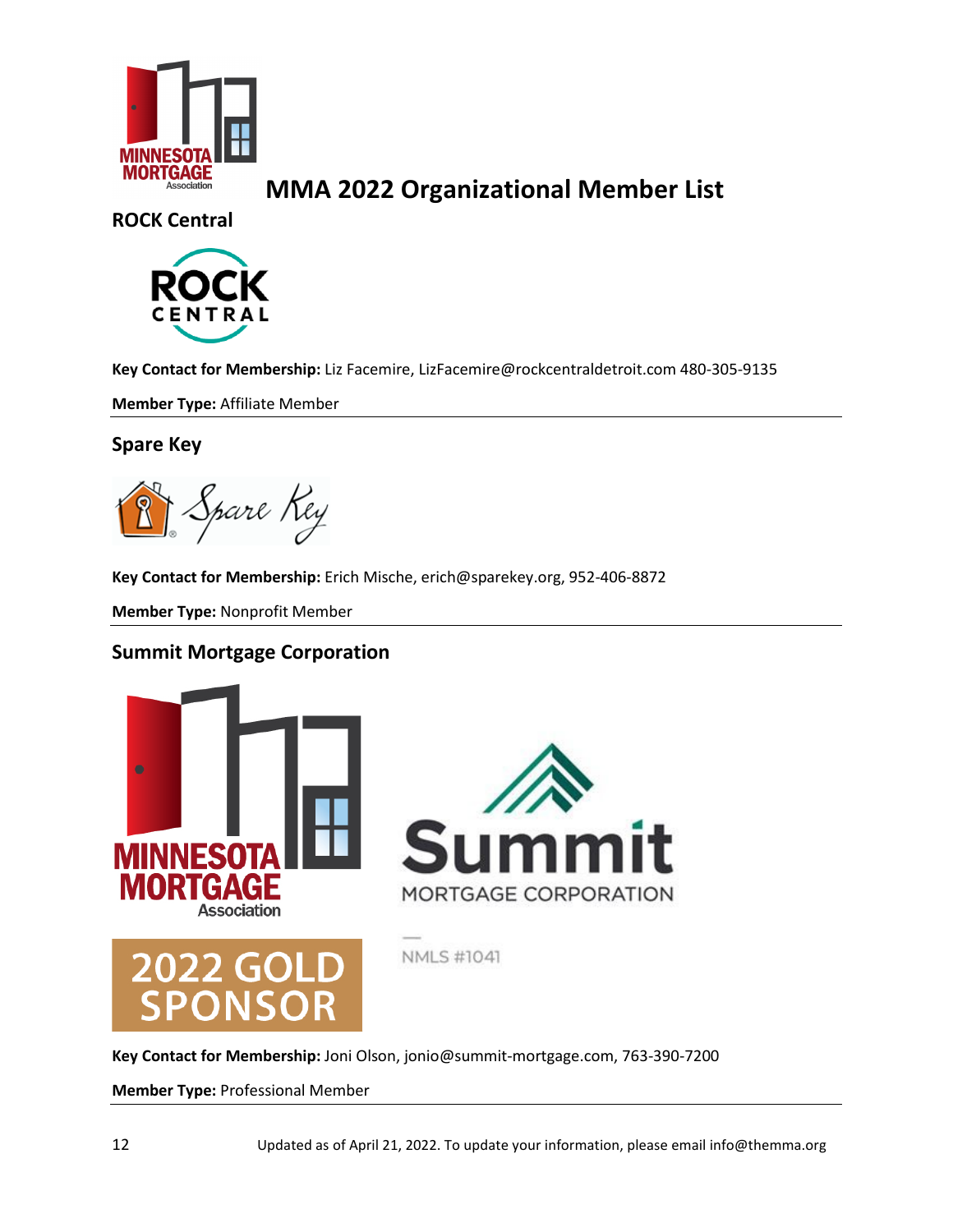

### **Sunrise Banks**



**Key Contact for Membership:** Andy Larson, [andy.larson@sunrisebanks.com,](mailto:andy.larson@sunrisebanks.com) 651-308-5830

**Member Type:** Affiliate Member

**Title Specialists, Inc.**



**Key Contact for Membership:** Shanna Gilbert, shanna@titlespecialistsinc.com 952-221-1515

**Member Type:** Affiliate Member

**Trademark Title Services Inc.**



**Key Contact for Membership:** Charity Malmberg, CharityM@TrademarkTitle.com, 952-226-7903

**Member Type:** Affiliate Member

# **Tradition Mortgage** TRADITION **MORTGAGE**

**Key Contact for Membership:** Dan Smith, dan.smith@traditionllc.com, 507-340-8203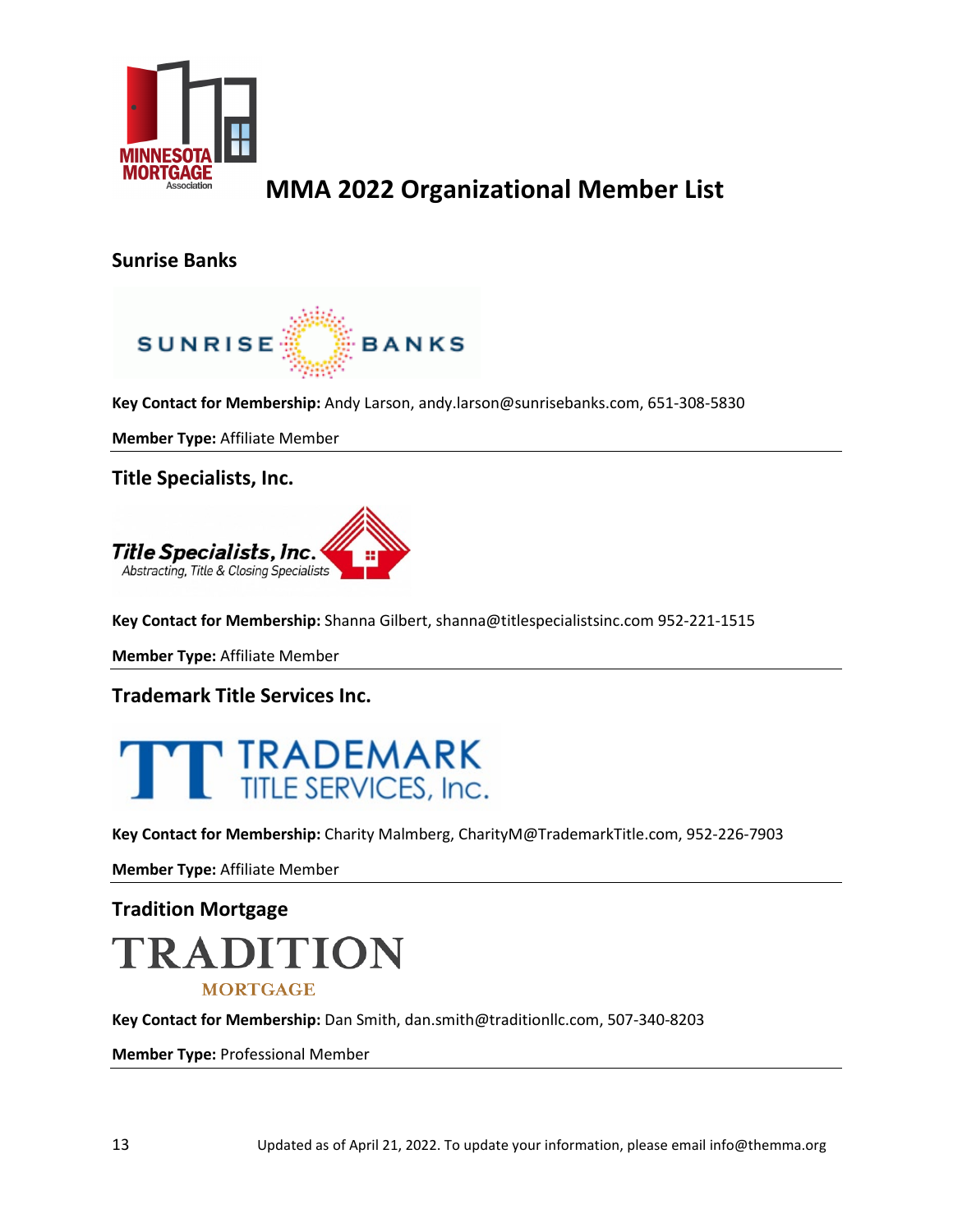

### **TruStone**



**Key Contact for Membership:** Jeff Zajac, Jeff.Zajac@trustone.org, 612-281-9184

**Member Type:** Professional Member

### **Twin Cities Habitat for Humanity (TCHFH Lending, Inc.)**



**Key Contact for Membership:** Robyn Bipes-Timm, robyn.bipes@tchabitat.org, 612-305-7132

**Member Type:** Professional Member

### **U.S. Bank Home Mortgage**



**Key Contact for Membership:** Cameron Perket, cameron.perket@usbank.com, 612-396-1291

**Member Type:** Professional Member

### **United Family Mortgage Corporation**



**Key Contact for Membership:** Jim Riley, jriley@unitedfamilymortgage.com, 612-968-2601